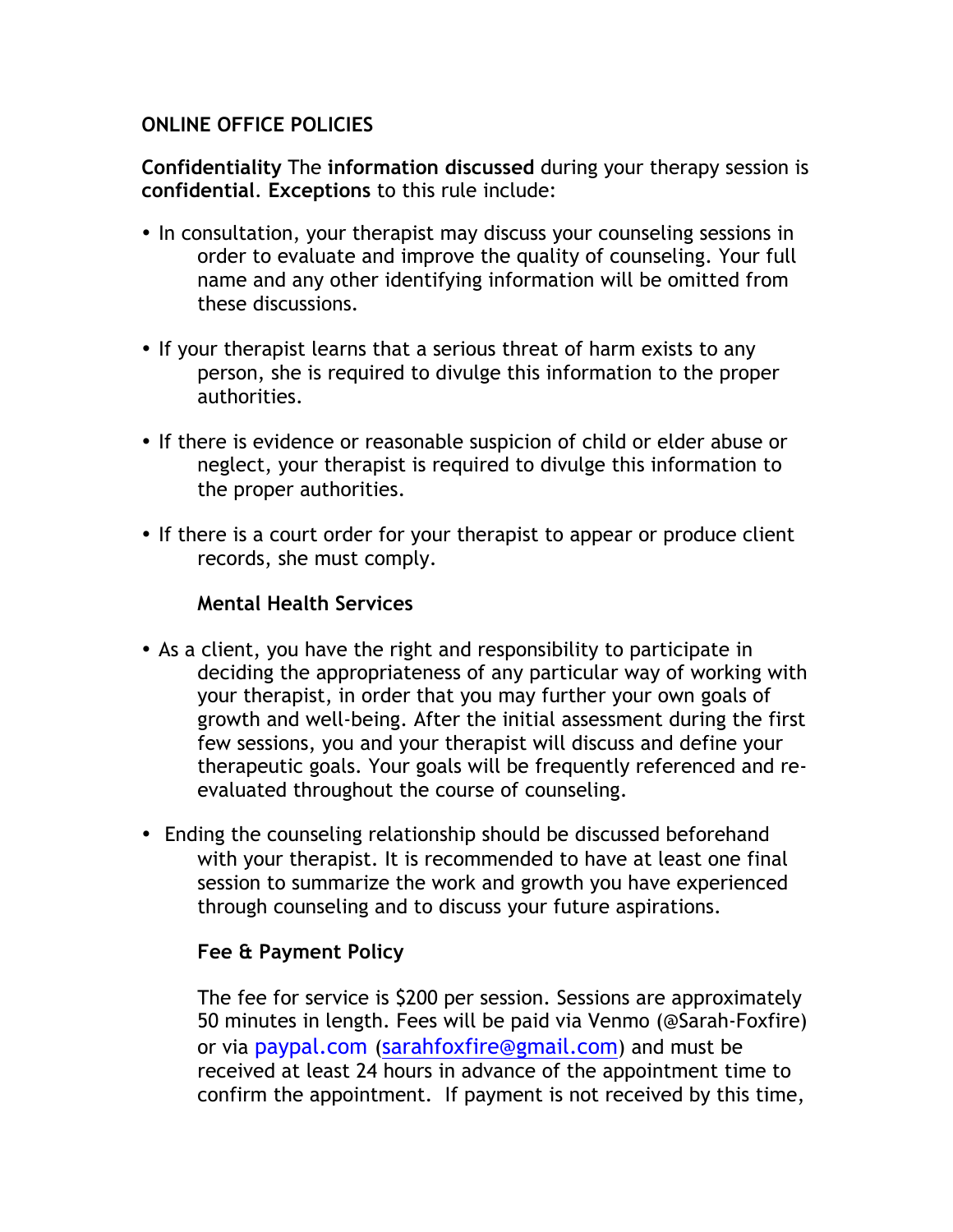the appointment is effectively cancelled. A text message will be sent in this event to notify client of the cancelled appointment. In special circumstances, payment may be accepted by check in advance of appointments. There is a \$15 fee for returned checks.

# **Cancellation Policy**

Appointments must be cancelled or rescheduled more than 48 hours before the scheduled session time. If less than 48 hours' notice is given, the full session fee will be due.

If internet service goes down before or during the session, the session will be completed over the phone. If a phone conversation is not possible, the unfinished portion of the session will be rescheduled and the fees paid will apply to the new time. Thus a client will not lose the payment for the session if it needs to be rescheduled due to faulty internet service or when a phone call is not possible.

If your therapist has to cancel due to a last minute emergency, sessions will be rescheduled within the week. If rescheduling is not possible, the full session fee will be refunded to the client.

Notify your therapist via phone, chat or text (415-350-7033) if you will be more than 5 minutes late to a session. If you are more than 15 minutes late for a session and have not notified your therapist she will no longer be available for the session and the full fee will be due.

## **Contact Outside of Sessions**

Your therapist is available by phone, email and text outside of sessions on a limited basis. Calls and emails will usually be returned within six hours during the work week (M-F, 9-6 pm, PST). Calls and emails received after 6 pm may be returned the following morning. Weekend calls will be returned within 24-48 hours. In case of an emergency, state the nature of the emergency on your message and call 911 if immediate care is required. Your therapist will respond as soon as possible.

Most contact will be limited to session scheduling and brief check-ins during times of crisis. Calls that last more than 10 minutes will be charged a pro-rated fee based on the session rate. In such cases, the client will be reminded of this before charges are incurred.